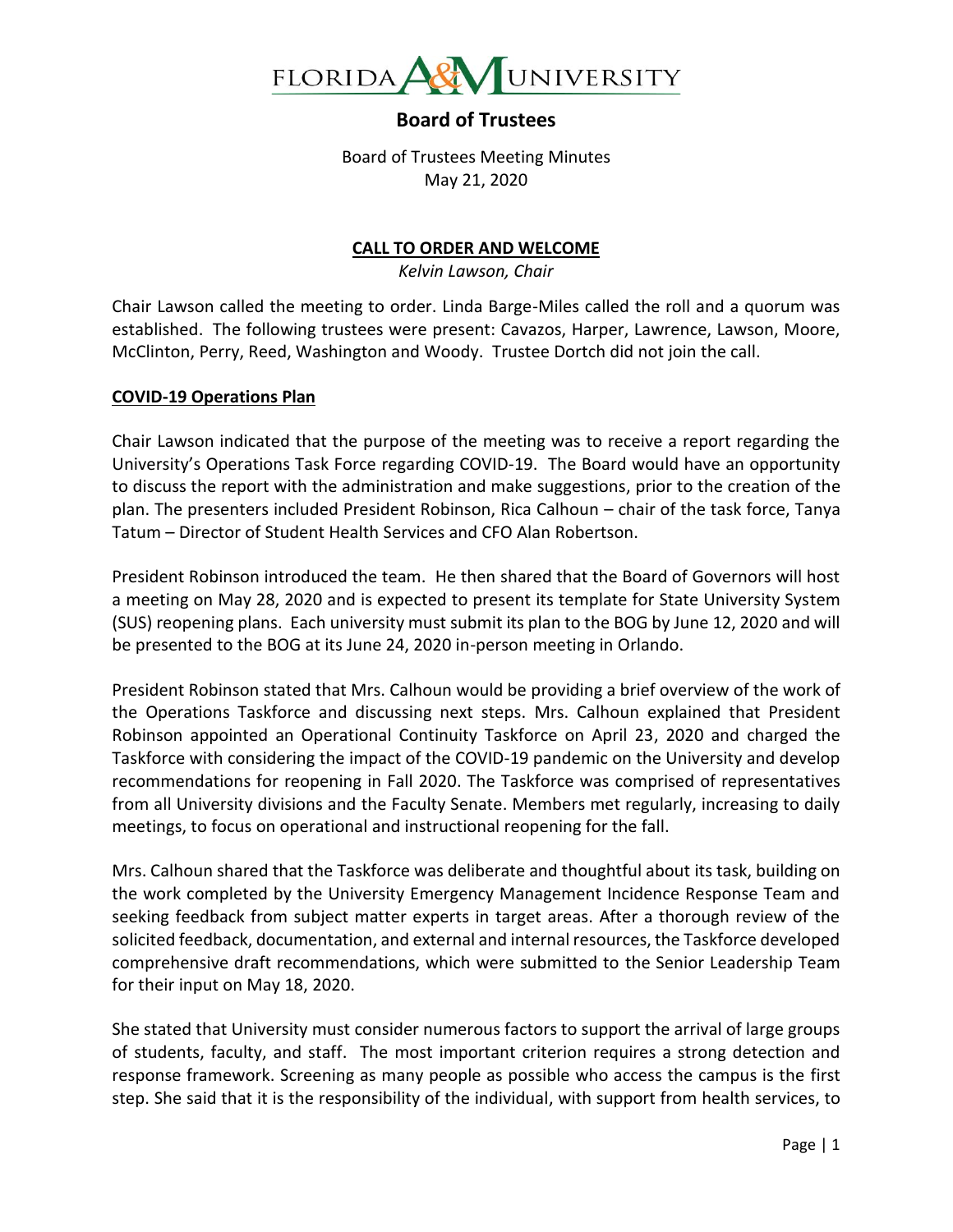

maintain awareness and remain engaged in protecting themselves and those around them. Faculty, staff, and students will participate in self-screening for COVID-19. They will be asked conduct temperature checks prior to leaving home each day, and record it on an app. The Task Force recommended that faculty, staff, and students with comorbidities or other health concerns can request accommodations through Equal Opportunity Programs (employees)/CeDAR(students).

A testing program will be available to all employees and students to identify cases of active infection. The program will be focused on faculty, staff, and students with identified high risk of exposure and will be prioritized for the following groups:

- Symptomatic individuals and exposed contacts
- Employees in areas with high risk for exposure (clinic, first responders, facilities, campus housing, vendors, etc.)
- Residential students, student athletes, medically vulnerable students, students in health professions and education

It was noted that symptomatic individuals who have been diagnosed with COVID-19 will be subject to isolation in their current residence, either on or off campus. Individuals who have been exposed to COVID-19 are requested to quarantine and monitor their symptoms. Several University apartments in Palmetto North have been set aside to house students who are either quarantined or isolated.

Next, Mrs. Calhoun explained how the University will work closely with the Florida Department of Health regarding contact tracing and surveillance, to identify workplace and school contacts of anyone testing positive for COVID-19. The pandemic will be closely monitored by identifying trends based on rates of infection locally, state-wide, and nationally.

Operational guidelines include decreasing contact spaces, conducting thorough sanitization of all buildings and workplace areas and ensuring sufficient supplies of disinfectant for enhanced campus wide cleaning, disinfectant wipes, and hand sanitizer. The University will have sufficient quantities of personal protective equipment (PPE) and face cloth coverings. These items will be purchased and distributed from a central location to ensure sufficient quantities and consistency in coverage.

Mrs. Calhoun reported that the University will adopt protocols for cleaning and disinfecting facilities, vehicles and high-risk areas. She indicated that controlling access to facilities is also an effective strategy to mitigate contact and adhere to social and physical distancing guidelines. Strategies include prohibition of non-business visitors, reducing the number of entrances in buildings, and screening employees in high-risk, high-density areas through temperature and symptom checks.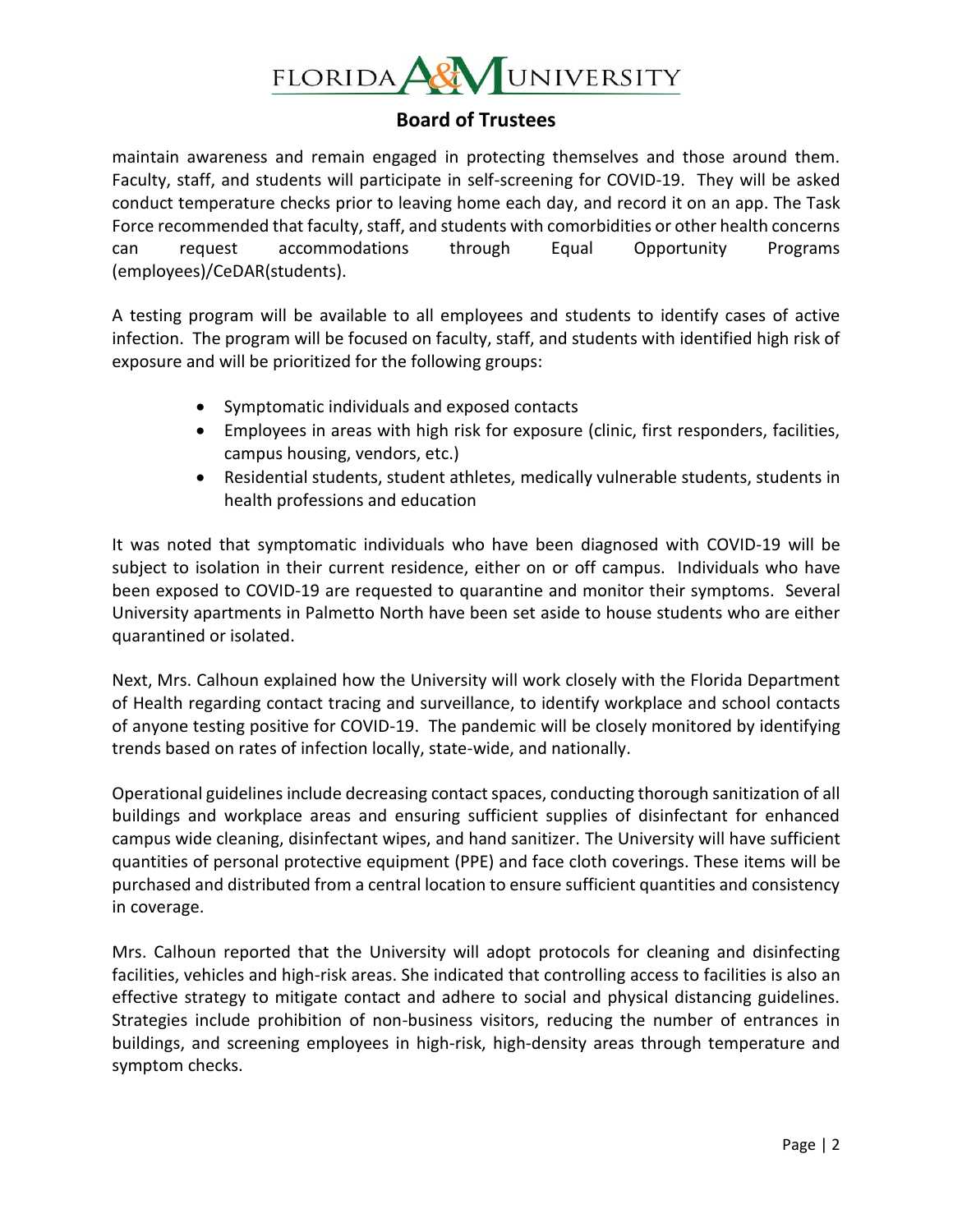

She shared that with current space utilization assessments, it is possible to adjust facilities and spaces to accommodate social distancing, provide clear guidance for faculty, staff, and students on FAMU campuses. The University will continue the use of videoconferencing and avoiding overcrowding in common spaces and transports. Distancing plans include such strategies as installing sneeze guards, limiting shared workspaces, using floor decals and signage to direct traffic and maintain 6' distance.

Education and messaging materials will be developed prior to employees returning to work. Supervisors will complete risk assessments prior to an employee's scheduled return and employees will be required to wear face coverings in the workplace and in common spaces.

Mrs. Calhoun further reported that the Taskforce recommended that all vendors and contractors provide a reopening action plan regarding their implementation of best practices and University expectations outlined in the operational plan.

Face coverings will be required in face-to-face classes and common areas. The Division of Academic Affairs will develop guidelines for faculty to enforce this requirement to ensure consistency. Student performance activities requiring their physical presence on campus and alterations to their activity will require an internal team to complete a personalized assessment and action plan to mitigate transmission. These action plans would prohibit the sharing of personal equipment and instruments, explore the adoption of unique protective equipment and outline the enhanced cleaning protocols and schedules. These plans will be reviewed and approved by Student Health Services.

The assessment will also be focused on instructional scenarios, which serves as the cornerstone of the re-opening plan. The University is exploring an instructional scenario that offers both remote and face-to-face modalities, while limiting the physical return of students.. This scenario has the following student groups returning: graduate students doing experimental lab work; students enrolled in courses that don't convert to remote learning, termed "pedagogically fixed" courses such as experiential courses and STEM. These courses would need approval by the Office of the Provost. Freshman would also return because face to face instruction for incoming first year students is strongly preferred and supports college success.

The Taskforce heard from target areas in each division to understand how an adjusted re-opening would impact their operations and fiscal outlook. VP Barrington and the Division of Strategic Planning will create dashboards and an action tracker to guide the University's progress regarding this effort.

Mrs. Calhoun explained that the plan will be revisited every 14 days and students, faculty and staff will be provided information through several modalities including town hall meetings. She also indicated that the University will be reviewing its policies to make any necessary revisions.